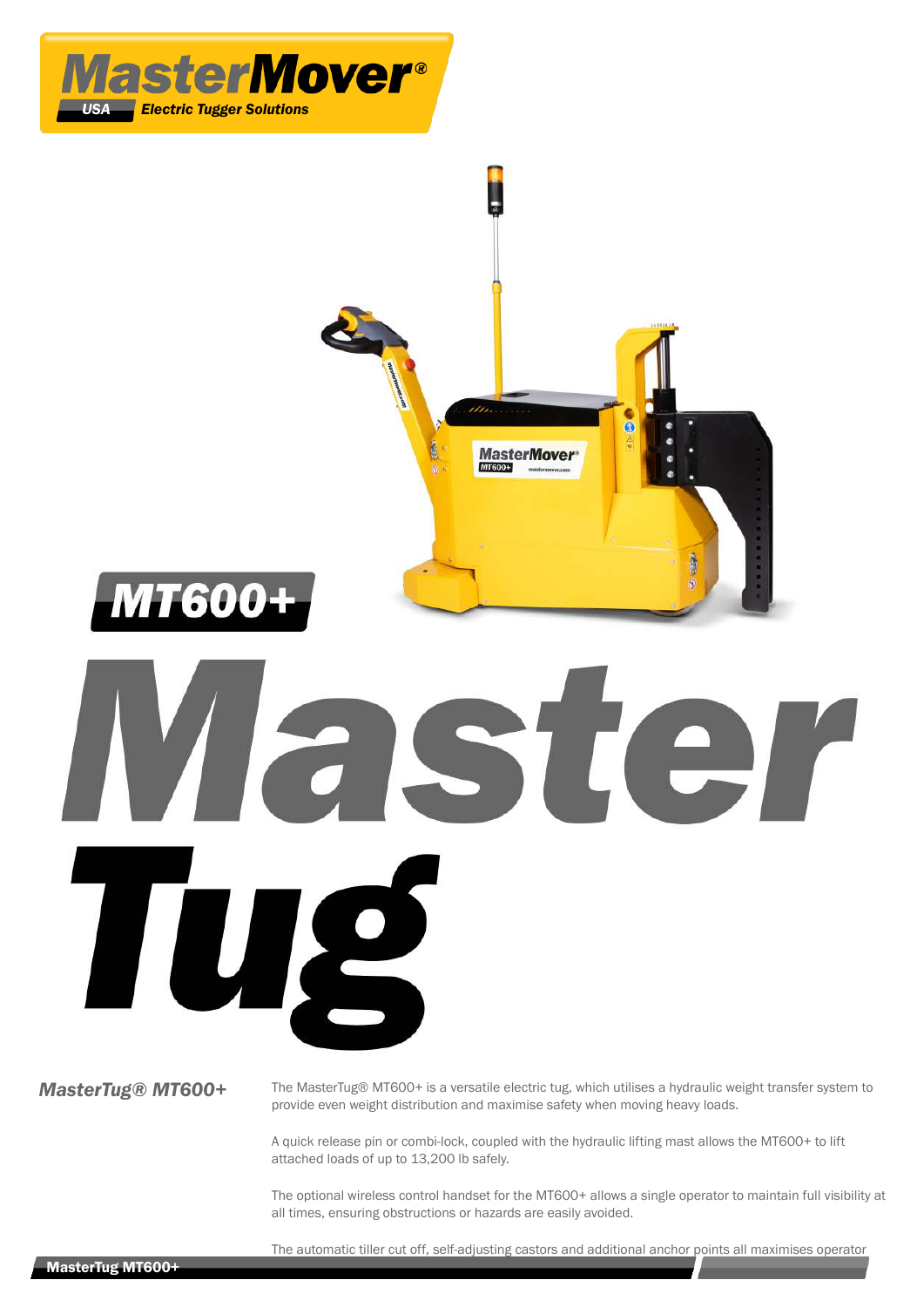## **Industries** Suitable for use in a wide range of applications and sectors

Paper **Automotive and Commercial** 

• Battery protection system

• Tiller arm release automatic braking system

• Fully customisable and bespoke couplings



Steel and Fabrication Plastic and Metal Extrusion

**KeyBenefits** 1 year full guarantee

• Push and Pull any load safely up to 13,200 lb

vehicles

- Interchangeable battery for 24/7 operation
- Wireless control handset
- Variable speed controls

# *ProductDimensions*







**SafetyFeatures** See our website for full technical details



Self-adjusting castor guard for foot protection



Automatic cut off as tiller arm returns to vertical





Anti-crush button **Emergency stop button** Emergency stop button





\*"Maximum load weight" is only a recommendation that we arrive at by estimating rolling resistance. Your environment and wheel type may affect this figure which is why we carry out a detailed technical evaluation on every project. All of our calculations include a "safe work load" factor to ensure safe operation in all circumstances.

#### MasterTug MT600+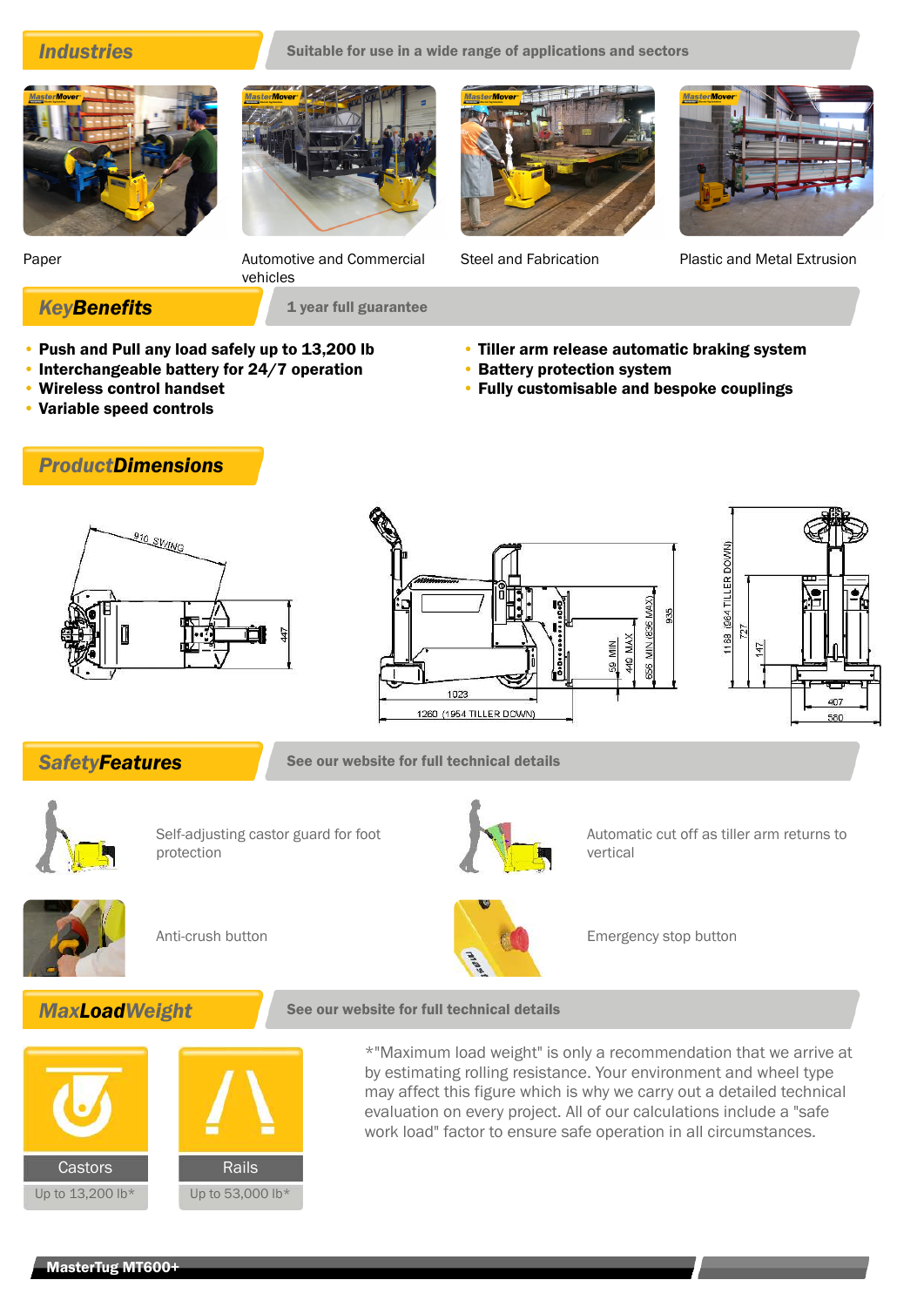| Product code                      | MT600+               |
|-----------------------------------|----------------------|
| Recommended load weight - Castors | 13200 lbs            |
| Recommended load weight - Rails   | 52900 lbs            |
| Machine weight including battery  | 700 lbs              |
| Drive type                        | Electric AC          |
| Parking brake                     | Electromagnetic      |
| Drive wheel type                  | Polyurethane         |
| Drive motor power                 | $1.5$ kW             |
| Controller type                   | AC.                  |
| Variable machine speed            | $0.1$ mph $-3.1$ mph |
| Ingress Protection                | IP44                 |

#### Battery options

| Battery pack - sealed - 119Ah 24V - interchangeable |  |
|-----------------------------------------------------|--|
| Battery pack- lithium - 118Ah 24V - fixed           |  |

#### Charging options

Charger - external - 10A 24V - 110V-240V Charger - external - 20A 24V - 110V-240V

### Additional equipment

| flashing safety light and motion bleeper |  |
|------------------------------------------|--|
| two speed selector switch                |  |
| wireless control handset                 |  |
| battery protection system                |  |
|                                          |  |

#### Male coupling options

Coupling - male - height adjustable combi - medium Coupling - male - height adjustable box - medium Coupling - channel coupling body

#### Female coupling options

| Coupling - female - combi - medium |  |
|------------------------------------|--|
| Coupling - female - box - medium   |  |